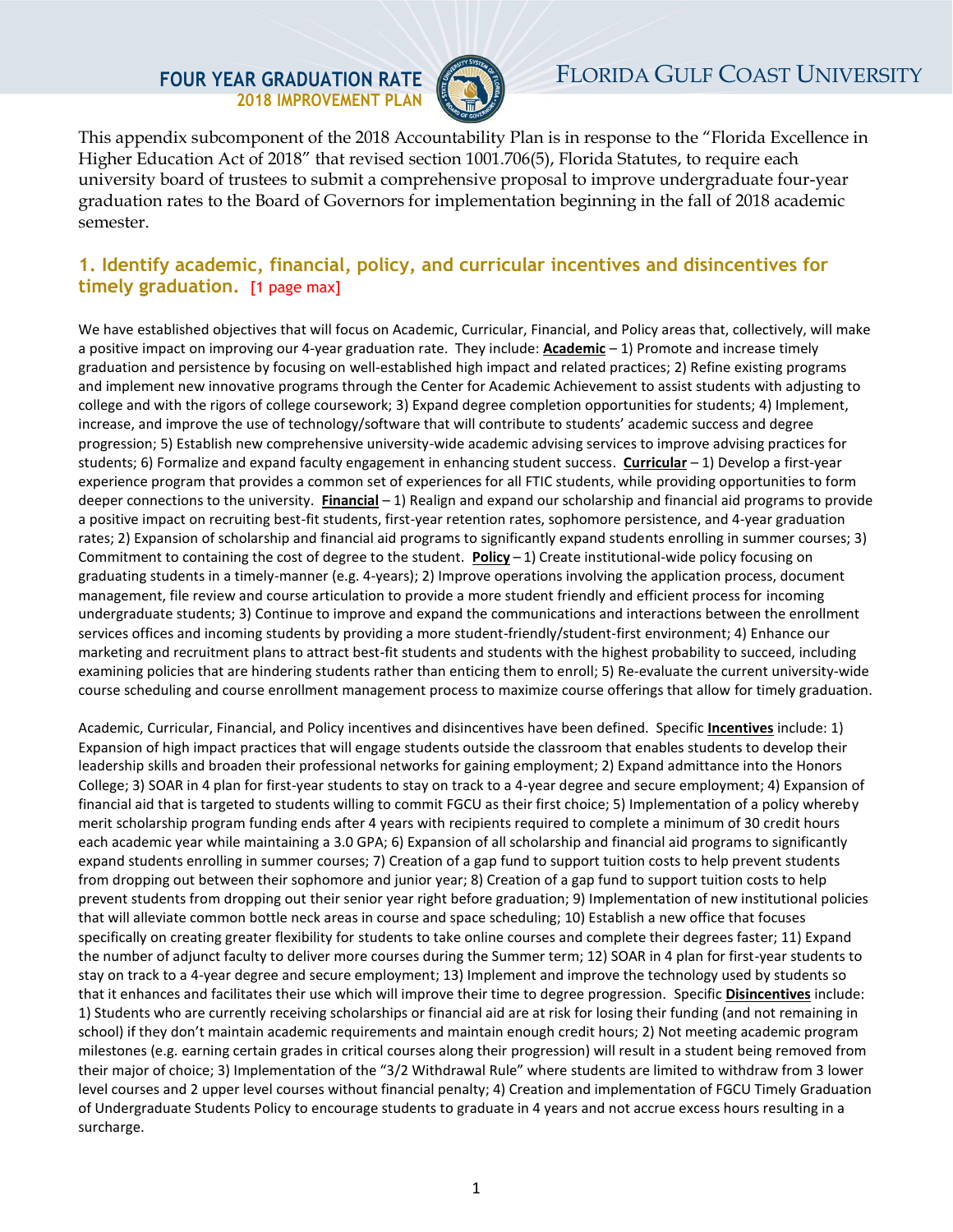**FOUR YEAR GRADUATION RATE 2018 IMPROVEMENT PLAN**



**2. Outline the implementation of a proactive financial aid program to enable full-time students with financial need to take at least 15 credit hours in the fall and spring semesters.** [1 page max]

Within the context of our 4-year graduation rate plan, the focus of our **Financial** endeavors is to assist students in a variety of ways that will promote persistence to graduation in a timely fashion for all undergraduate students through their programs. This will be actuated through the broadening of the university's financial aid packaging and awarding strategies to recruit and retain students. In addition, FGCU continues to proactively pursue and increase funding for our merit scholarships as well as our Foundation need-based and merit scholarships. The expansion of student financial services on campus will continue to be extremely vital to help students understand their financial position and eliminate any barriers to matriculation and graduation. We are evaluating some of these ideas relative to cost/benefit and, thus, these ideas / plans may change or be modified. Provided below are a number of specific action items that outlines the implementation of a proactive financial aid plan to enable fulltime students with financial need to take 15 credits in the Fall and Spring semesters as well as support for taking courses in the Summer term:

- FGCU has implemented a policy where merit scholarship programs require students to complete 30 credit hours each academic year and maintain a 3.0 GPA. Scholarship funding ends after 4 years thereby creating an incentive for students to graduate in 4 years.
- Investigate the creation of incentive and retention scholarships for need-based students who complete 30 credits and maintain Satisfactory Academic Progress after each academic year.
- Creation of a gap fund to support tuition costs to help prevent students from dropping out between their sophomore and junior year.
- Creation of a gap fund to support tuition costs to help prevent students from dropping out their senior year right before graduation.
- Expand our partnerships with Collegiate High schools to offer scholarships to AA graduates.
- Offer scholarships to Collegiate School Associate in Arts degree graduates (similar to our ACE graduates) to help improve our four-year graduation and retention rates.
- Expansion of Florida Bright Futures Academic and Medallion recipient funding for Summer 2018 term where students are taking at least 6 credit hours.
- Implementation of a 6 credit hour of tuition and fees scholarship for students enrolled in our Summer Bridge program (Step Ahead) as students in our summer bridge program demonstrate higher retention rates.
- Starting with the Summer 2018 term, need-based students will be eligible for a second Pell award.